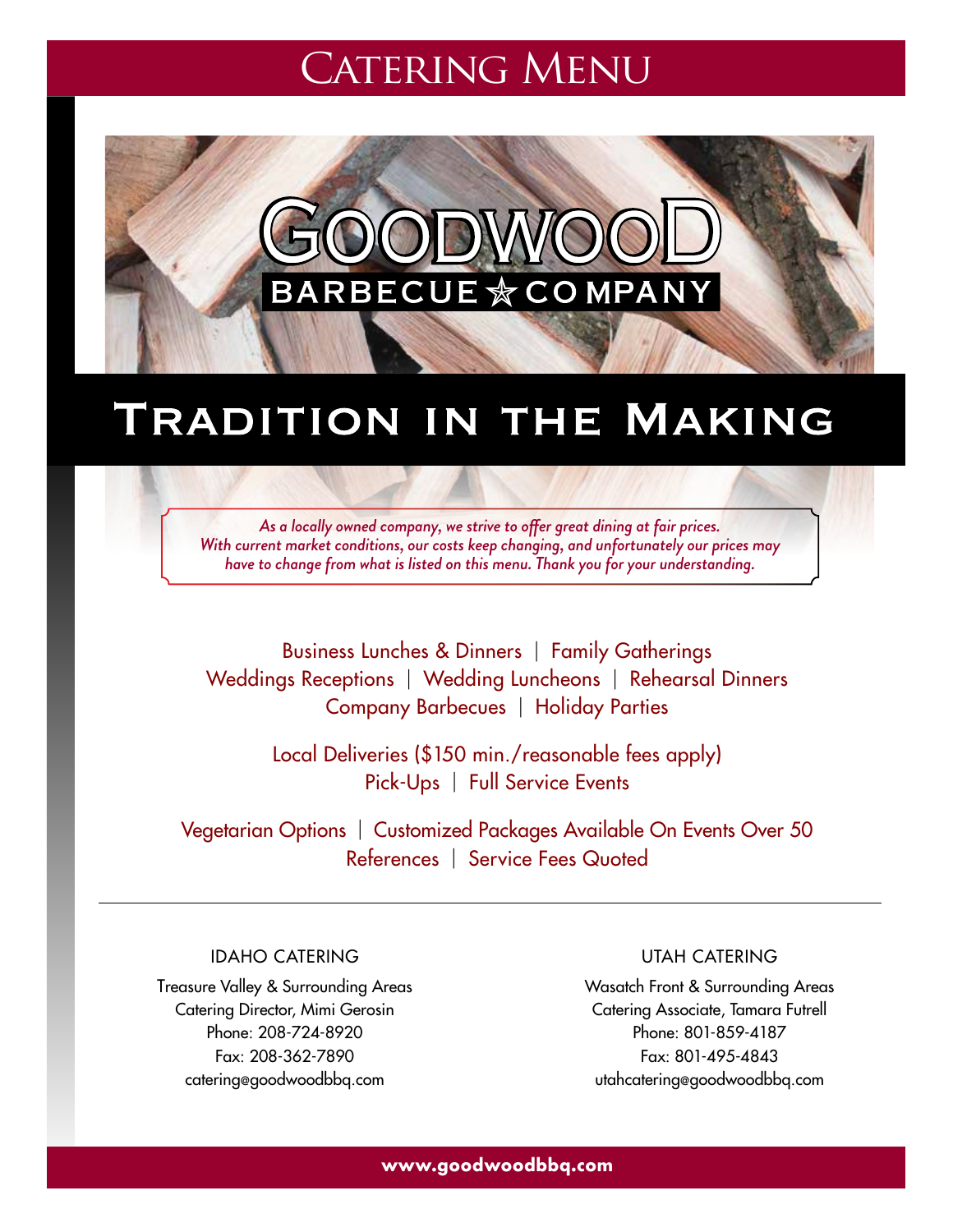

## Party Trays & Finger Foods

#### **Mini Sandwich Bar**

Includes sliced dinner rolls & Goodwood Barbecue Sauces

| CHOPPED BBQ CHICKEN \$19.99/LB.   |  |
|-----------------------------------|--|
|                                   |  |
| SLICED BEEF BRISKET  \$32.99/LB.  |  |
| CHOPPED BEEF BRISKET  \$30.99/LB. |  |

**Riblets....................................................... \$59.99** 2 Racks of St. Louis-Style Ribs cut into Riblets Served in Sweet & Sassy Barbecue Sauce

- **Wings......................................................... \$14.99/lb.** 6-7 Wings Tossed in Sweet & Spicy Barbecue Sauce Includes Celery & our made from Scratch Ranch Dressing
- **Sliced Smoked Sausage.................. \$17.99/lb.** Tossed in Sweet & Sassy Barbecue Sauce

**Spinach & Artichoke Dip............. \$71.00** Served with Pico De Gallo & Tortilla Chips (Serves 30-35)

## PARTY SALAD PANS

#### **Garden Salad** Serves 8-10 **Small Pan \$33.99** Serves 25-30 **Large Pan \$66.99**

Our Garden Salad combines Fresh Greens with Tomatoes, Sliced Red Onions, Homemade Croutons, Egg, Bacon & choice of 2 made from Scratch Dressings

**Caesar Salad** Serves 8-10 **Small Pan \$24.99**  Serves 20-25 **Large Pan \$49.99**

Romaine Greens Tossed with Creamy Caesar Dressing, Homemade Croutons & Grated Parmesan Cheese

#### **Strawberry Apple Pecan Spinach Salad**

Serves 10-15 **Small Pan \$46.99**  Serves 30-40 **Large Pan \$89.99**

Fresh Spinach, Strawberries, Sliced Apples, Candied Pecans, Bleu Cheese Crumbles & Raspberry Vinaigrette Dressing

# CATERING **MENU**

## Special Event/Wedding Finger Foods & Party Trays

**(order 48 hours in Advance – available only in these increments)** 

**Gourmet Meatballs........5 lbs. (160) \$65.00** Meatballs served in our Sweet **10 lbs. (320) \$130.00** & Sour Sauce

#### **Smoked Chicken Skewers...5 lbs. (40) \$70.00**

Served in our Spicy Peanut Sauce 10 LBS. (80) \$140.00

#### **Smoked Salmon Filet...................... \$99.00**

3.5 – 4 pounds of Boneless Smoked Salmon Filet, Served with Tartar Sauce & Assorted Crackers

#### **Shrimp with Cocktail Sauce**

| 26-30 count per pound, Boiled | $(2.5 \text{ LBS.})$ \$ MP |
|-------------------------------|----------------------------|
| & Peeled Shrimp               | $(5$ LBS.) $$MP$           |

| <b>FRESH VEGGIE TRAY  \$50.00</b>                             |          |
|---------------------------------------------------------------|----------|
| Served with our made from                                     | \$80.00  |
| scratch Ranch Dressing                                        | \$110.00 |
| <b>SLICED FRUIT TRAY  \$80.00</b>                             |          |
| Fresh Sliced Seasonal Fruits served<br>with or without Cheese | \$110.00 |
|                                                               |          |

| Cheese and Crackers Tray  \$50.00 |         |
|-----------------------------------|---------|
| Assortment of Fresh Cheese served | \$80.00 |
| with Assorted Crackers            |         |

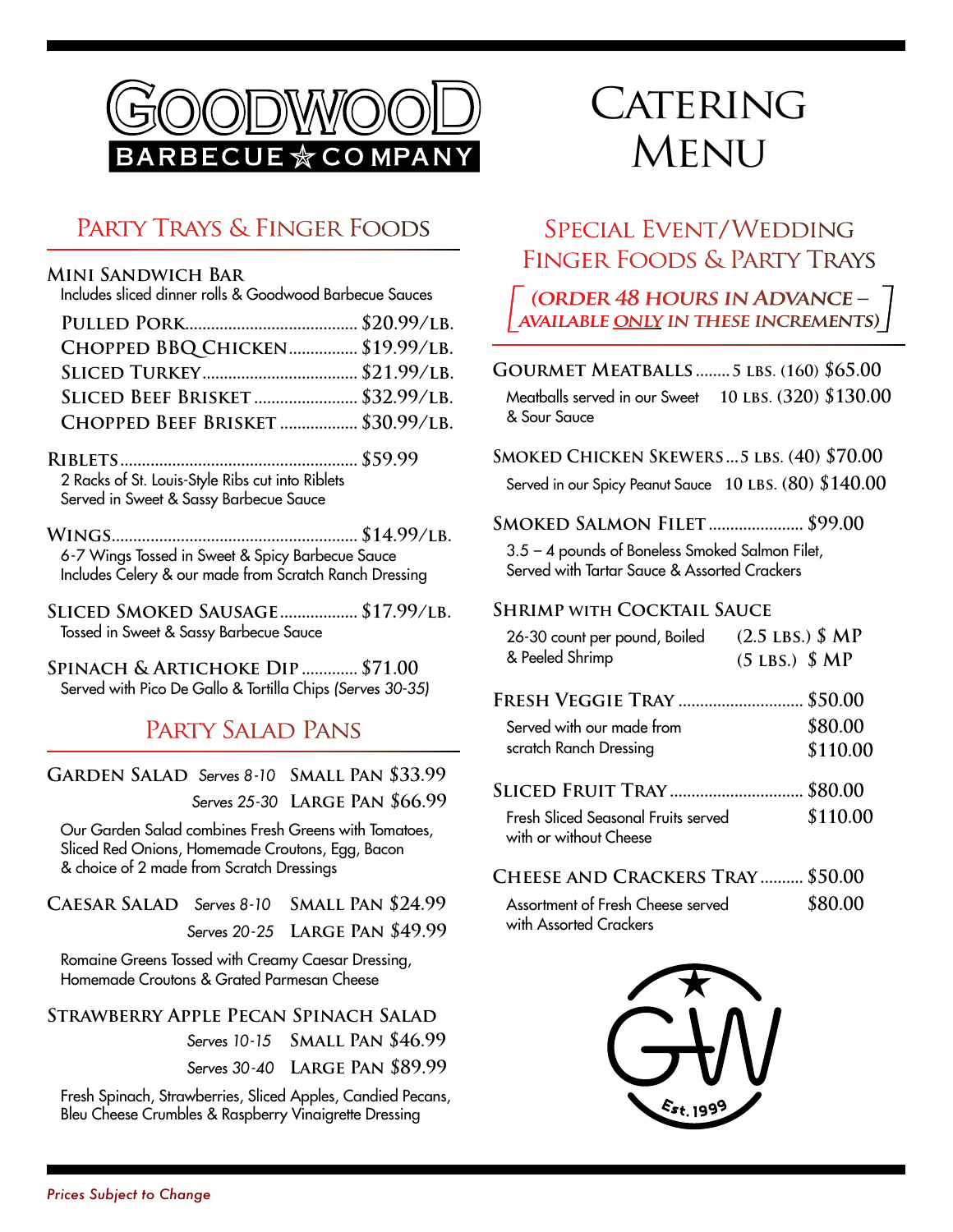## Sandwich & Salad Bars

### **Hot Sandwich Bar.....................\$11.99/person**

(10 person minimum)

Includes: Pulled Pork and Chopped BBQ Chicken, 2 sides items and 1 Kaiser Roll per person

- Upgrade 1 meat to Smoked Turkey \$1.00/person
- Upgrade 1 meat to Sliced Brisket \$3.00/person

2 SIDE OPTIONS: Mom's Baked Potato Salad, \*Creamy Coleslaw\* or Barbecue Beans

ADD ON OPTIONS: Sandwich toppings for 10-12 for \$3.99 or 20-25 for \$7.99 (sweet peppers, pickles & onions)

#### **Goodwood Boxed Salads**

Box Salads are Individually Packaged Includes: Jalapeno Cornbread Muffin & Honey Butter

| <b>SPINACH APPLE PECAN \$9.99</b> |  |
|-----------------------------------|--|
| TOSS & TURN CHICKEN  \$12.99      |  |
|                                   |  |
| CRISPY CHICKEN  \$13.99           |  |
|                                   |  |
| COBB FARM SALAD  \$13.99          |  |

### **Goodwood Boxed Sandwiches**

Box Lunches are Individually Packaged & Include your Choice of 1 Side Item: Barbecue Beans, \*Creamy Coleslaw\* or Mom's Baked Potato Salad

| <b>SMOKED TURKEY \$12.99</b> |  |
|------------------------------|--|
|                              |  |
|                              |  |
|                              |  |

Add On: Cookies — \$.70 Each Brownies — \$2.00 Each Coca-Cola products — \$1.50 Ea., Bottled Water — \$1.25 Ea.

## **Loaded Idaho Baker & Salad Bar**

(10 person minimum)**..................................\$10.99/person** Includes: Butter, Sour Cream, Bacon, Cheese & Chives, Choice of Garden Salad or Caesar Salad [with Garden Salad, choice of 2 Dressings: Buttermilk Ranch, Blue Cheese, Balsamic Vinaigrette or Honey Mustard], choice of Jalapeno Cornbread Muffins or Dinner Rolls

**All Meals Include Serving Utensils,** 

**Plates, Napkins & Disposable Ware**

## BARBECUE PLATTERS & Combinations

(10 person minimum)

**GW Meat Platter...............6 oz. \$13.99/person 8 oz. \$15.99/person**

Pick any of the two following: Pulled Pork, Smoked Turkey, Smoked Sausage, or "Bone In" Barbecue Chicken

Substitute Sliced Brisket for any one meat: add \$3.00/person

Includes a dinner roll with butter & a choice of two sides: Barbecue Beans, \*Creamy Coleslaw\* or Mom's Baked Potato Salad

### **Rib Combo Platter......................\$18.99/person**

St. Louis-Style Ribs (4 bone portion) and one of the following: Pulled Pork, Smoked Turkey, Smoked Sausage, or "Bone In" Barbecue Chicken

Substitute Sliced Brisket for any one meat: add \$3.00/person

Includes a dinner roll with butter & a choice of two sides: Barbecue Beans, \*Creamy Coleslaw\* or Mom's Baked Potato Salad

| Substitute a side item for a premium side: |              |
|--------------------------------------------|--------------|
| <b>Garlic Smashed Potatoes</b>             | \$.99/person |
| Mac & Cheese                               | \$.99/person |
| Steamed Veggies                            | \$.99/person |